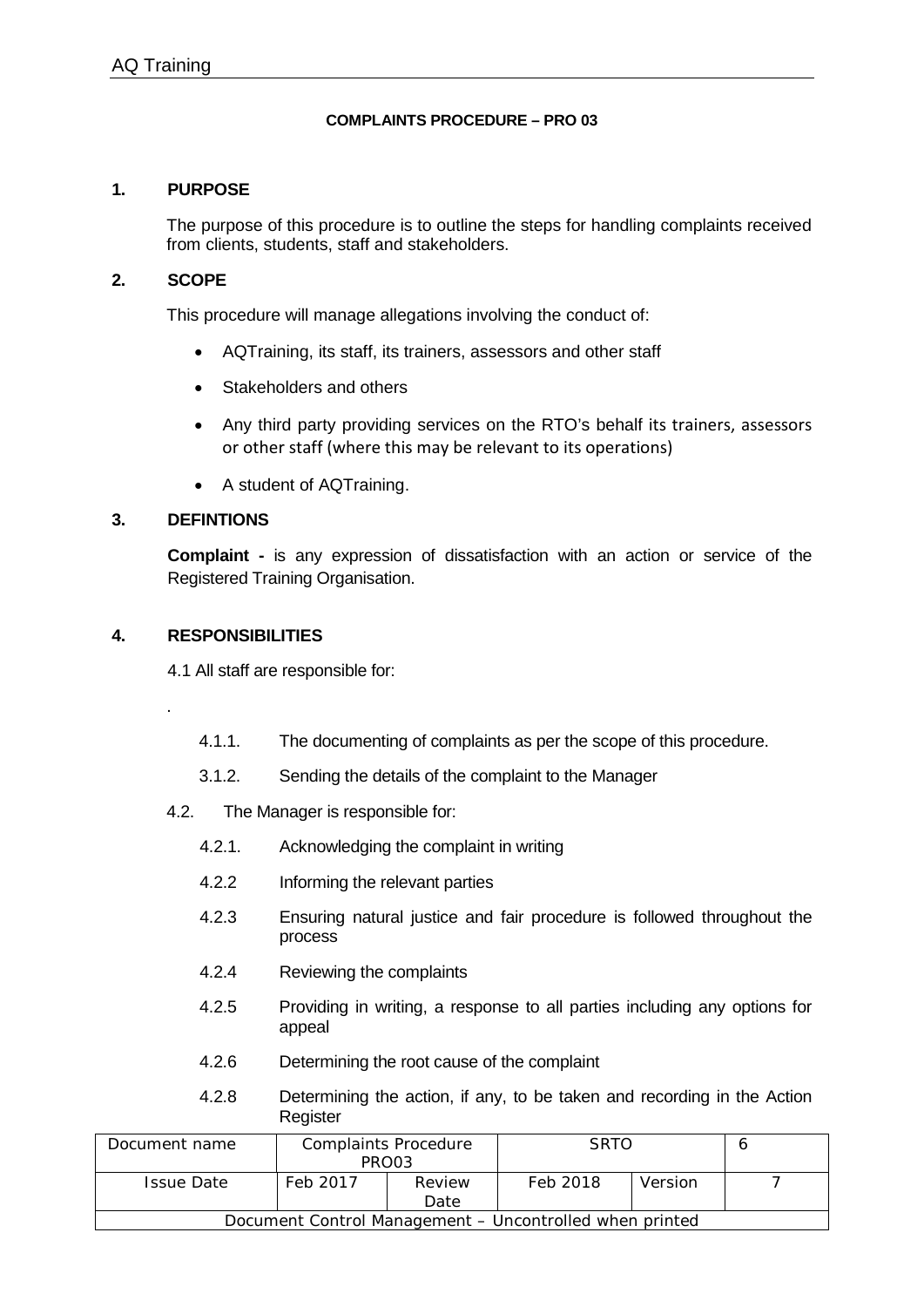- 4.2.9 Implementing the action
- 4.2.10 Following up of the complaint to ensure complaint has been finalised and that corrective action has been implemented satisfactorily and the client is satisfied.
- 4.2.11 Ensuring complaints process and outcomes are reviewed as part of the PRO 01 Continuous Improvement Procedure to ensure preventive and corrective actions (improvements) taken as the result of any investigations have occurred.
- 4.2.12 Ensuring the complaint **process** is publicly available via the RTO website and Student Handbook and that sufficient information or guidance is available if requested, to the full procedure.

# **5. PROCEDURE**

- 4.1. Staff members receiving the complaint should discuss with the complainant the complaint details to determine if they can implement action that is agreeable to the complainant.
- 4.2. If the staff member resolves the complaint and the nature of the complaint is in regards to the RTO management systems, the quality of training and assessment, the quality of client services or a non-compliance of the Standards for Registered Training Organisations the staff member should,
	- ensure the complaint is acknowledged to the complainant in writing,
	- the Manager is informed of the details of the complaint and the action implemented
	- copies of all correspondence and notes are provided to the Manager.
- 4.3. If the staff member receiving the complaint is unable to resolve the issue with the complainant or the complaint is outside of the staff member's area of responsibility then the staff member should request the complainant to put the complaint in writing to the Manager.
- 4.4. The Manager will review the complaint and within 5 working days
	- acknowledge the complaint in writing
	- undertake preliminary enquiry to determine nature of the complaint
	- inform other relevant parties (if necessary)
	- provide all parties an opportunity to present their cases
	- discuss the resolution and any arrangements required by the RTO with the parties
	- record outcome of discussion on **Complaints Form**
	- determine suitable resolutions for the complaint
	- record the resolution arrangements on **Complaints Form**
	- provide the outcome in writing to the complainant (and other parties if relevant)

| Document name                                           | <b>Complaints Procedure</b> |        | <b>SRTO</b> |         |  |  |
|---------------------------------------------------------|-----------------------------|--------|-------------|---------|--|--|
|                                                         | PRO03                       |        |             |         |  |  |
| <b>Issue Date</b>                                       | Feb 2017                    | Review | Feb 2018    | Version |  |  |
|                                                         |                             | Date   |             |         |  |  |
| Document Control Management – Uncontrolled when printed |                             |        |             |         |  |  |